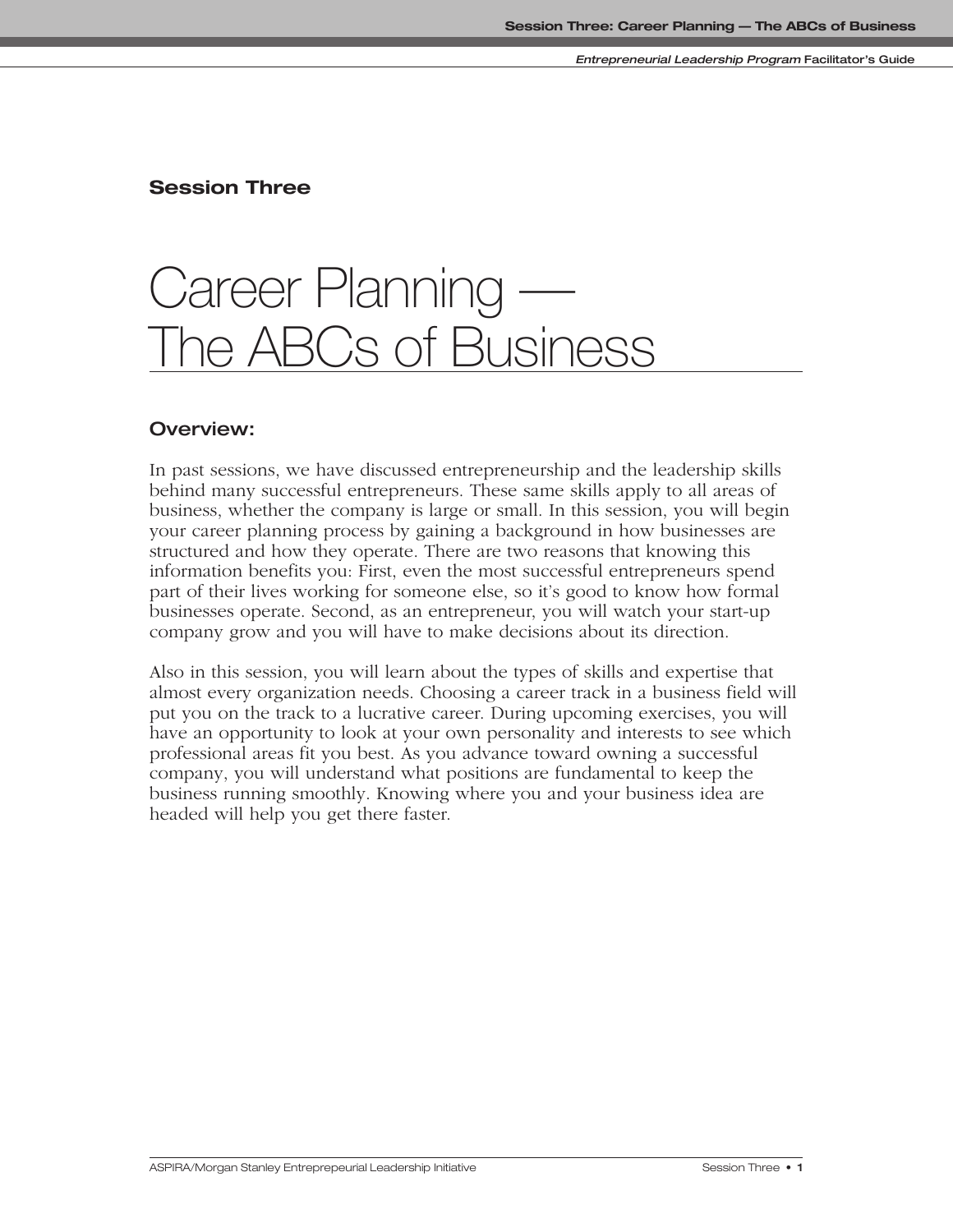# **Session Goals:**

Provide students with an introduction to business practices by presenting various options for structuring a business. Describe the basic positions within a company and discuss the path to working in these fields.

# **Section activities at a glance:**

| <b>Suggested Activities</b> |                                                                                                   | Time | Objective                                                                                                                                                                                        |
|-----------------------------|---------------------------------------------------------------------------------------------------|------|--------------------------------------------------------------------------------------------------------------------------------------------------------------------------------------------------|
| presentation                | 3.1 Presentation:<br><b>How Businesses</b><br>are Structured                                      | 10   | Explain how businesses can be<br>categorized based on their size,<br>their mission, where and how<br>they operate.                                                                               |
| presentation                | 3.2 Presentation:<br><b>Putting Yourself on</b><br>the Business Track                             | 10   | Discuss the types of job skills and<br>educational tracks that lead to<br>success in the business world.                                                                                         |
| interaction                 | 3.3 Interaction -<br>Your Role in a<br>Company                                                    | 20   | Consider the various roles within a<br>business and ways to determine<br>which fields fit with certain skills<br>and interests.                                                                  |
| discussion                  | 3.4 Class Discussion:<br><b>Review background</b><br>research, current events<br>and case studies | 20   | Solicit input from students on<br>what they have observed about<br>leadership in entrepreneurship in<br>the news.                                                                                |
| book talk                   | 3.5 Class Discussion:<br><b>Background Reading</b>                                                | 25   | Discuss this week's assigned text.<br>Review the major lessons and<br>answer any questions. Determine<br>how students can put the<br>information to use for their own<br>entrepreneurship plans. |
| $\bullet$<br>preview        | 3.6 Session IV Preview<br>and Assignments                                                         | 5    | Provide overview of next session's<br>topic. Clarify time and meeting<br>place of next activity. Assign<br>background reading.                                                                   |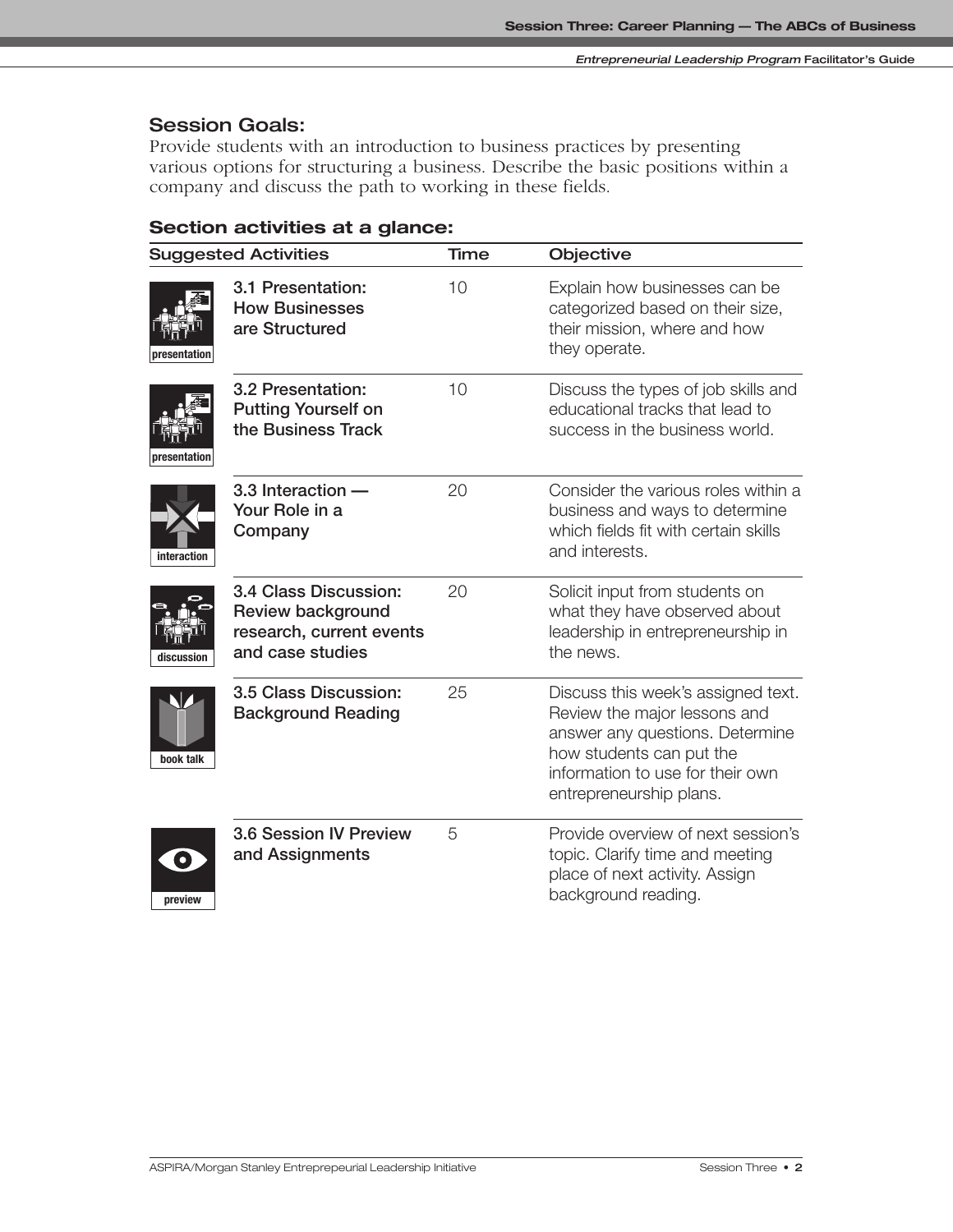# **Activity 3.1: Presentation: How Businesses are Structured**

**Time:** 10 minutes

**Purpose:** Explain how businesses can be categorized based on their size, their mission, where and how they operate.

**Materials Needed:** Chalkboard, overhead and transparencies, or flip chart, participant handouts.

# **Facilitator Presentation — Discussion Notes:**

(Encourage students to follow along on their handouts. You may wish to pause frequently to allow note taking and to ask students for examples from each type of business.)

The purpose of giving you an overview of the way businesses can be categorized is so you can begin thinking of how you will design your own business and plan your career. Will you sell school supplies (products) or start a childcare business (services)? Do you want to run your business out of your home or through a website? Would you rather make a profit or start an organization that gives back to the community? In the future, you may also have to consider these questions when you decide to take a job.

As discussed in the first session, there are various types of business categories. One way to look at businesses is to divide them into **for profit** or **non profit**. As you recall, for profit companies exist to make money for the owners. Non-profit organizations exist to meet a social need or represent the interests of a group of people. The government treats these companies differently in terms of tax collection. Aspira is an example of a non-profit organization. What are some others? Name a few examples of for profit organizations.

Also in the first session, we learned that we could classify businesses based on what they produce; some companies make **products**, while others sell **services**, such as technical expertise or labor. An example of a national company that sells a service is H&R Block, who help people prepare their tax forms. What are some other examples? What about companies that mainly provide products? Do some companies provide both products and services? (Example: a hair salon).

Other categories exist based on how many people own the business. When there is one owner, the business is called a **proprietorship**. If two or more people join forces to start a business, the company is called a **partnership**. When a company offers stock to buyers, who become partial owners of the company, it is called a **corporation***.*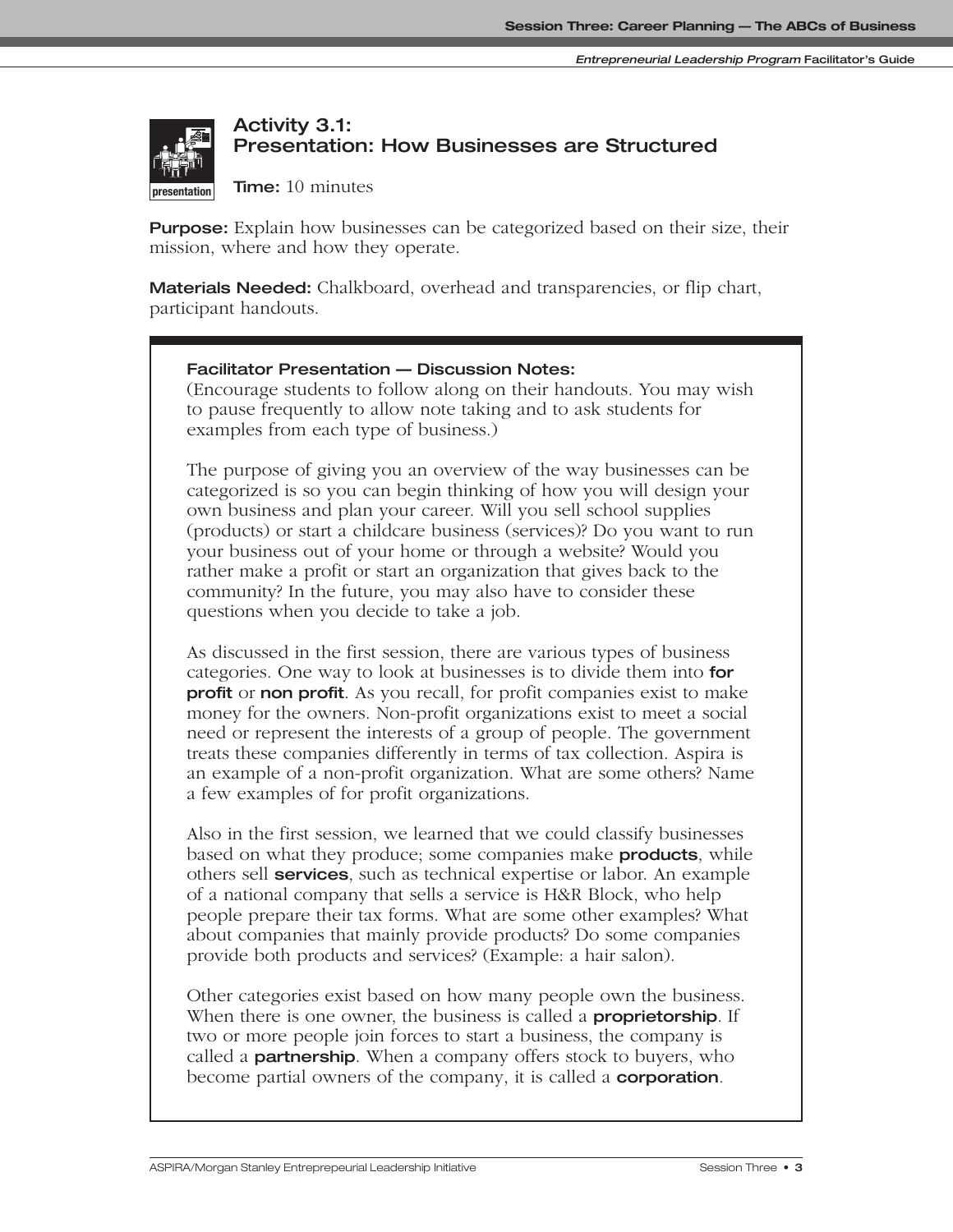Finally, another type of arrangement is called a **franchise**, **which is** when an individual is given permission to operate a branch or chain of a business. Restaurants like *Subway* and *Krispy Kreme* are common examples of franchises.

A business can also be categorized by its the location, or where they are operated. Many successful businesses start out as **home-based**, meaning that a spare bedroom, garage or kitchen — or anywhere the owner can find space — may serve as the place for doing business. **Internet-based** businesses may not have much of a physical location since they do the majority of their transactions from a website. Examples of internet-based businesses is *Amazon.com* or *EBay.* The other types of business operations are easier to see. **Storefront** businesses are exactly that: they are the cafes, gift shops and dry cleaners you pass on the street. What about **local businesses**? This term is used to businesses that are unique to your neighborhood or city. Duane Reade, the pharmacy chain, is local to New York City. When a business expands beyond the city where it was founded, we say that it is **regional** or **national**. Many grocery store chains are regional (such as *Safeway* and *Albertson's*). A national business operates in many parts of the United States. An example might be *Toys R Us* or *Verizon*. The largest category of business is **multinational (sometimes called MNCs for multinational corporations)**, or a business that operates in more than one country. *McDonalds*, *Microsoft* and *Honda* are all multinational companies.

# **Discussion questions:**

- 1) Based on this information, what type of business would you like to start? Alternatively, what type of business would you like to work for?
- 2) Name some advantages or disadvantages to different types of businesses?
- 3) How might a business evolve over time? Do you think there is a logical progression?
- 4) How has the internet and e-commerce changed the way businesses operate?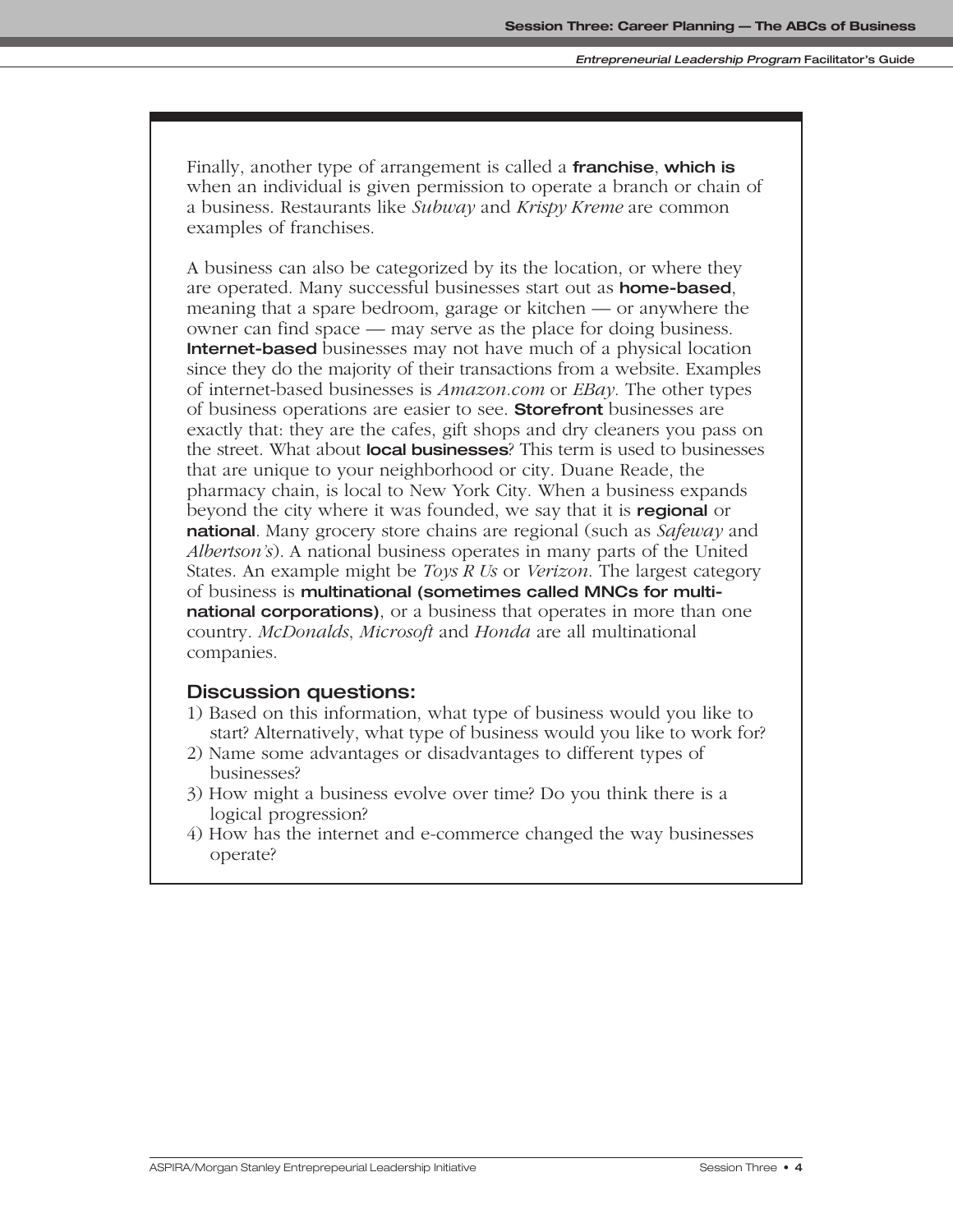

# **Activity 3.2: Presentation: Your Role in a Company**

**Time:** 10 minutes

**Purpose:** Discuss the types of job skills and educational tracks that lead to success in the business world.

**Materials Needed:** Chalkboard, overhead and transparencies, or flip chart, participant handouts.

# **Facilitator Presentation — Discussion Notes:**

As we saw from the first part of the presentation, there are many varieties of businesses. Businesses often fit within more than one category, or may even fit none of them. Given all of these options, you **interaction** might imagine that no two companies are alike in terms of who they hire to work for them. Partly, you are right. Every company looks for employees who represent a good match to its needs. However, almost every type of business or organization requires personnel with expertise in fields like marketing, accounting, creative design, communications, finance, human resources and information technology. If you are an entrepreneur, at times you will draw on your skills in every one of these areas, or you will need to identify partners and employees who can fill in the gaps in your expertise.

As a future entrepreneur and business leader, it would be wise to consider what college classes and majors will help give you expertise in the major professional fields. Do you already know which of the major professional fields fit best with your skills? Take the Career Assessment Quiz to find out.

[Allow students time to complete the career assessment quiz handout. After they have their answers ready, review the career advice with them.]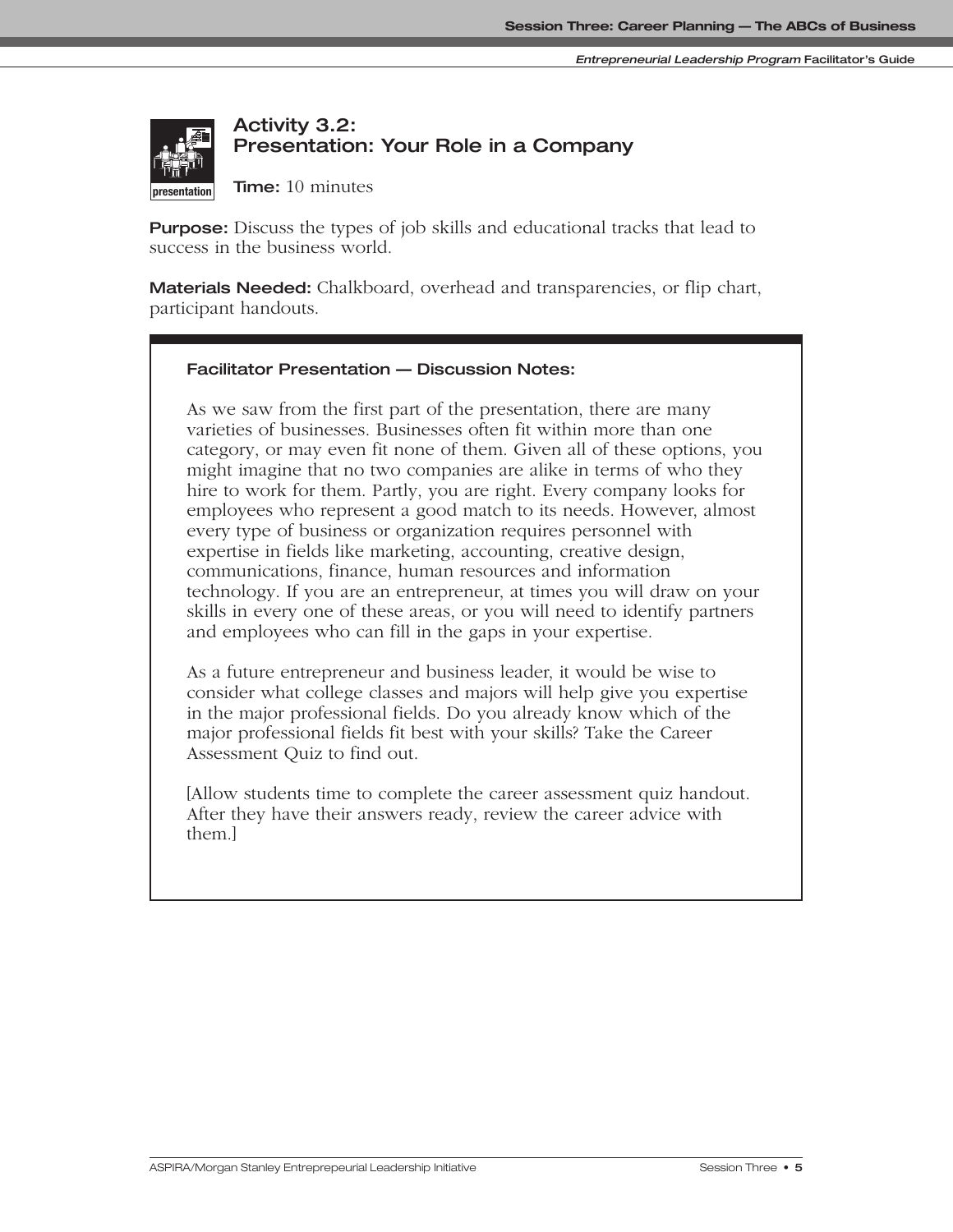

# **Activity 2.3: Interaction — Your Role in a Company**

**Time:** 20 minutes

**Purpose:** Consider the various roles within a business and experiment with ways to determine which fields fit with your skills and interests.

**Materials Needed:** Chalkboard, overhead slides, or flip chart.

## **Steps to cover:**

- a) Give students 5 to 10 minutes to complete Handout 5: *Exercise: The Job Search.* They may work in teams if appropriate.
- b) Discuss the correct responses with students:
	- i. Accountant
	- ii. Consultant
	- iii. Finance
	- iv. Advertising
	- v. Marketing
	- vi. Communications
	- vii. Sales
	- viii. Operations
	- ix. Human Resources
	- x. Information Technology
- c) Ask students to write a job announcement/advertisement for the remaining career tracks. Remind students that human resource professionals often face this same type of exercise in their day-to-day jobs.
- d) Facilitate a class discussion about different fields in business and the path to develop these skills. Questions for class discussion might include:
	- i. Who are some business people that the students know or know of?
	- ii. Do they know how each person got on this career track?
	- iii. What career tracks are students considering now?
	- iv. What choices of college degrees might they make in the future?
	- v. Has this session helped them see the answers more clearly?
- e) You may wish to follow up to this discussion by asking students to interview a businessperson or entrepreneur about the academic and career choices he or she made. The students should record this in their journals. Alternatively, you may wish to arrange for a speaker or career panel so that local professionals can share their experiences.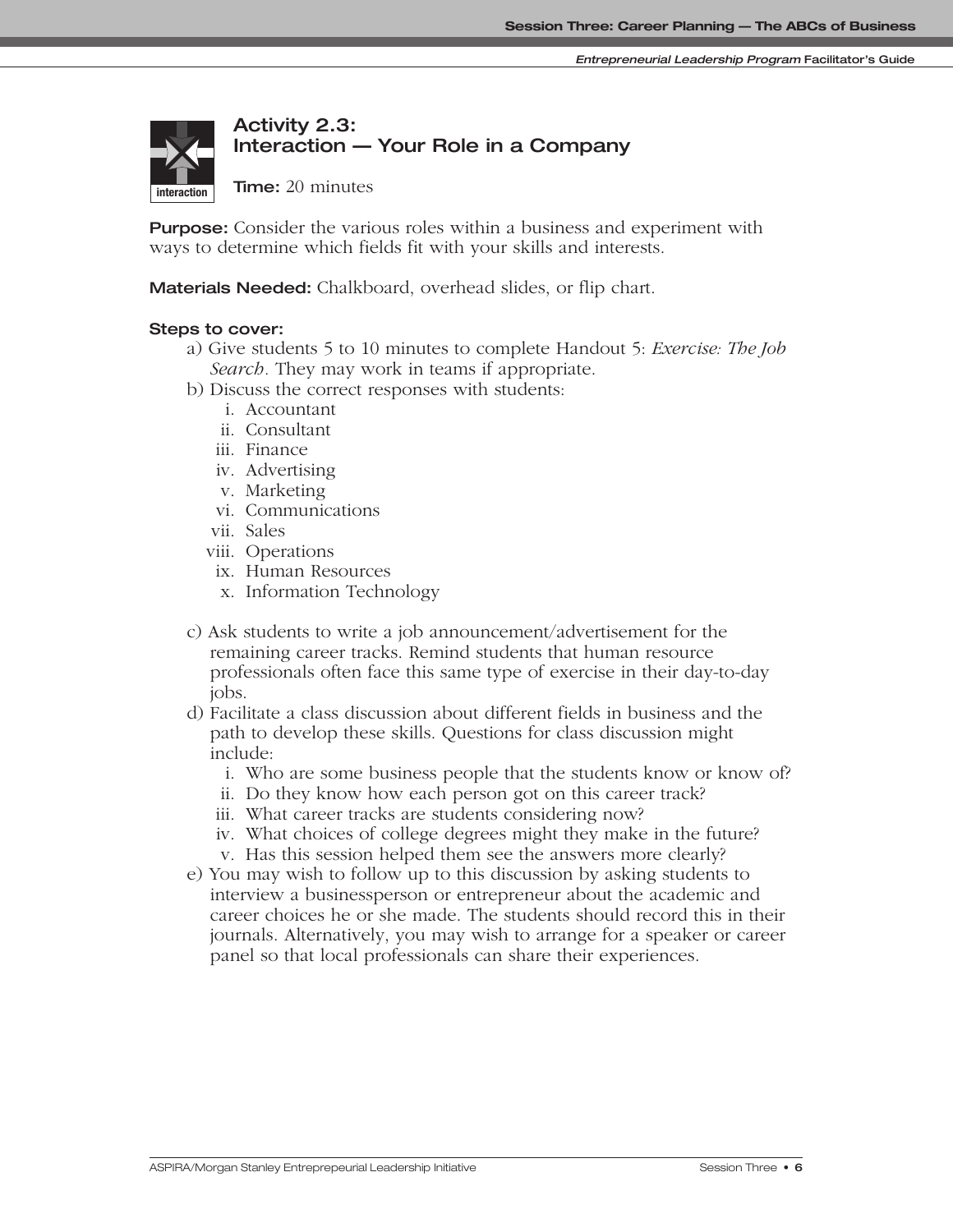

# **Activity 3.4: Class Discussion — Research, current events and case studies**

**Time:** 10 minutes

**Purpose:** Solicit input from students on what they have observed about business structure and skills, leadership and entrepreneurship over the past week.

**Materials Needed:** Chalkboard, overhead and transparencies, or flip chart; current events articles; journals.

# **Discussion Ideas:**

**presentation discussion**

During a typical *Aspira Business Club* session, a portion of the time should be dedicated to discussing current events. You may have elected to assign a topic based on an upcoming session, or may leave this session open to students' interests. You may wish you use this portion of class to assess the students' current knowledge and opinions about entrepreneurship and business practices in general. Using the feedback, consider ways to tailor the course further to students' interests.



# **Activity 3.5: Discussion of Background Reading**

**Time:** 20 minutes

**Purpose:** Discuss this week's assigned text. Review the major lessons and answer any questions. Determine how students can put the information to use for their own entrepreneurship plans.

**Materials Needed:** "Book Discussion Notes" found in the *Teaching Entrepreneurship* Guide for whatever text has been assigned as the pre-course reading. Copies of participant handouts.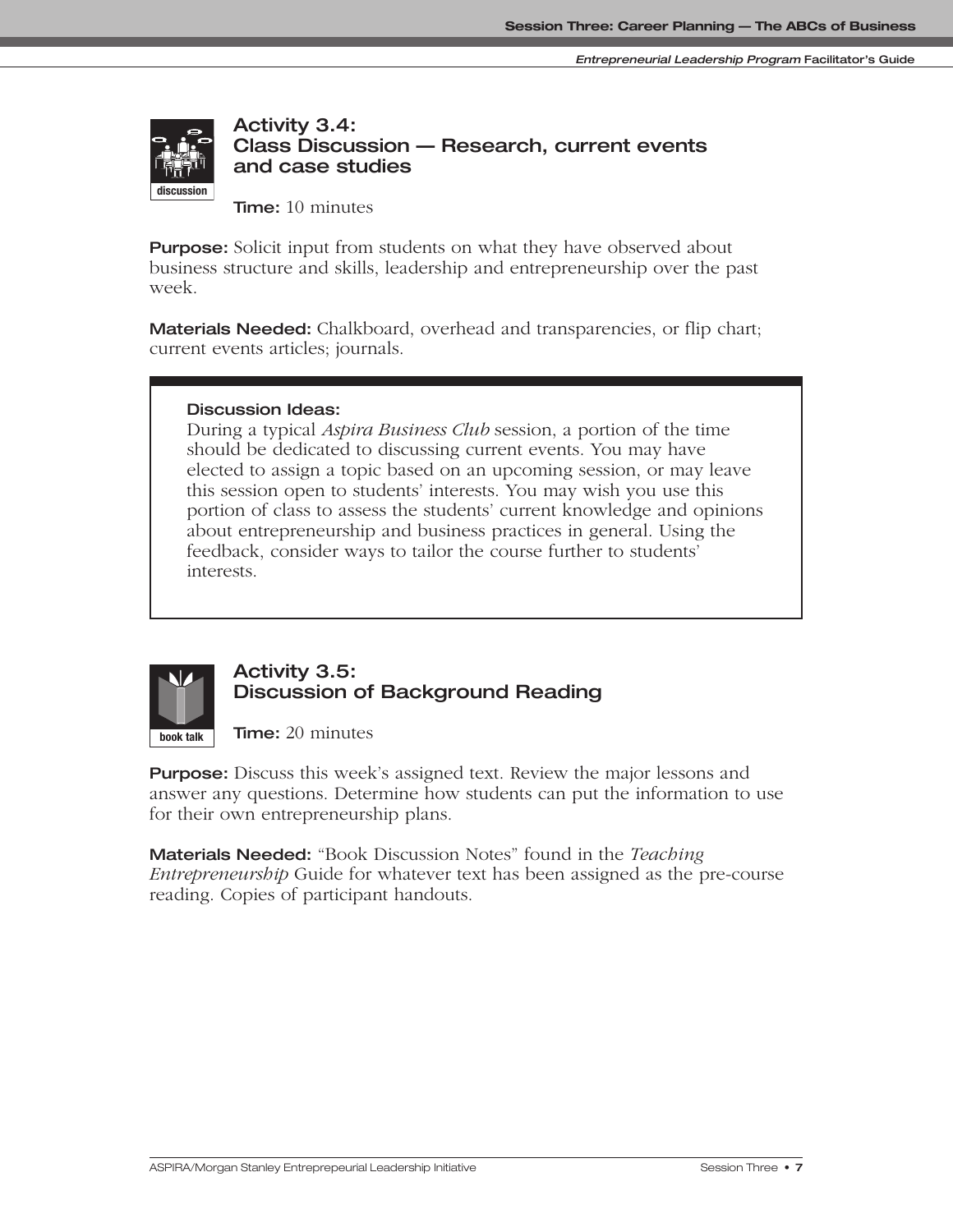# **Activity 3.6: Assignments & Session 4 Preview**  $\bullet$

**Time:** 5 minutes

**Purpose:** Provide overview of next session's topic. Clarify time and meeting place of next activity. Assign background reading, journal entry and research topics.

### **Materials Needed:** None

#### **Steps to Cover:**

**preview**

- 1) Using the Objectives section of the Session 4 Facilitator's Guide, preview the topics that will be discussed during the next session.
- 2) Assign students a topic for next week's journal entry.
- 3) Assign the pages or chapters for the next session's book discussion.
- 4) Thank the students for contributing to a successful meeting of the *Aspira Business Club*. Remind them that the process should be participatory and you look forward to their comments and suggestions for the next session.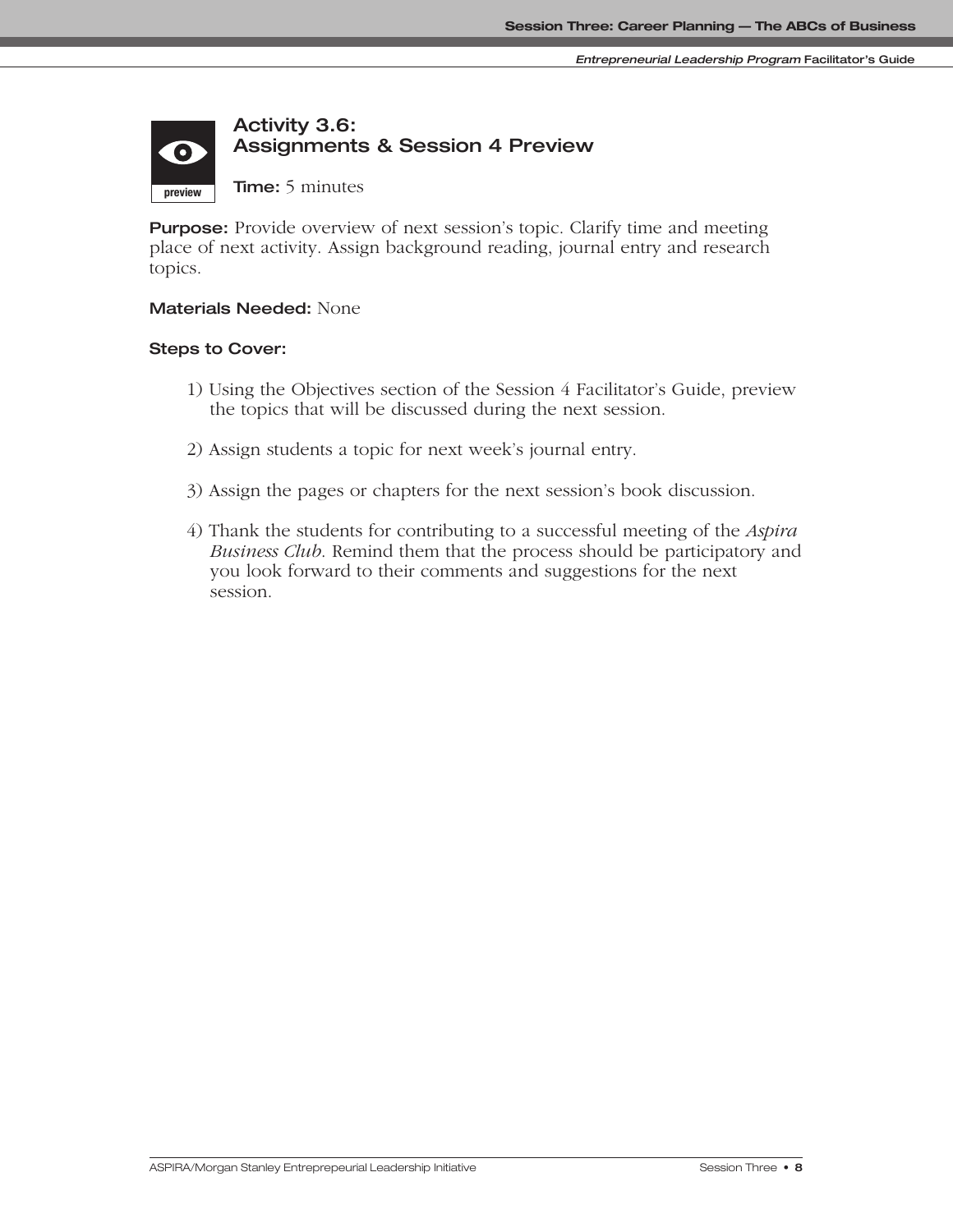# **Handout 1: Catagorizing Commerce**

| <b>Type of Business</b> | <b>Defining Characteristic</b> | Name an Example |
|-------------------------|--------------------------------|-----------------|
| <b>Tax Status</b>       |                                |                 |
| For Profit              |                                |                 |
|                         |                                |                 |
| Not-for-Profit          |                                |                 |
|                         |                                |                 |
| Purpose                 |                                |                 |
| Product-oriented        |                                |                 |
|                         |                                |                 |
| Service-oriented        |                                |                 |
|                         |                                |                 |
| Who owns it?            |                                |                 |
| Proprietorship          |                                |                 |
| Partnership             |                                |                 |
|                         |                                |                 |
| Corporation             |                                |                 |
|                         |                                |                 |
| Franchise               |                                |                 |
|                         |                                |                 |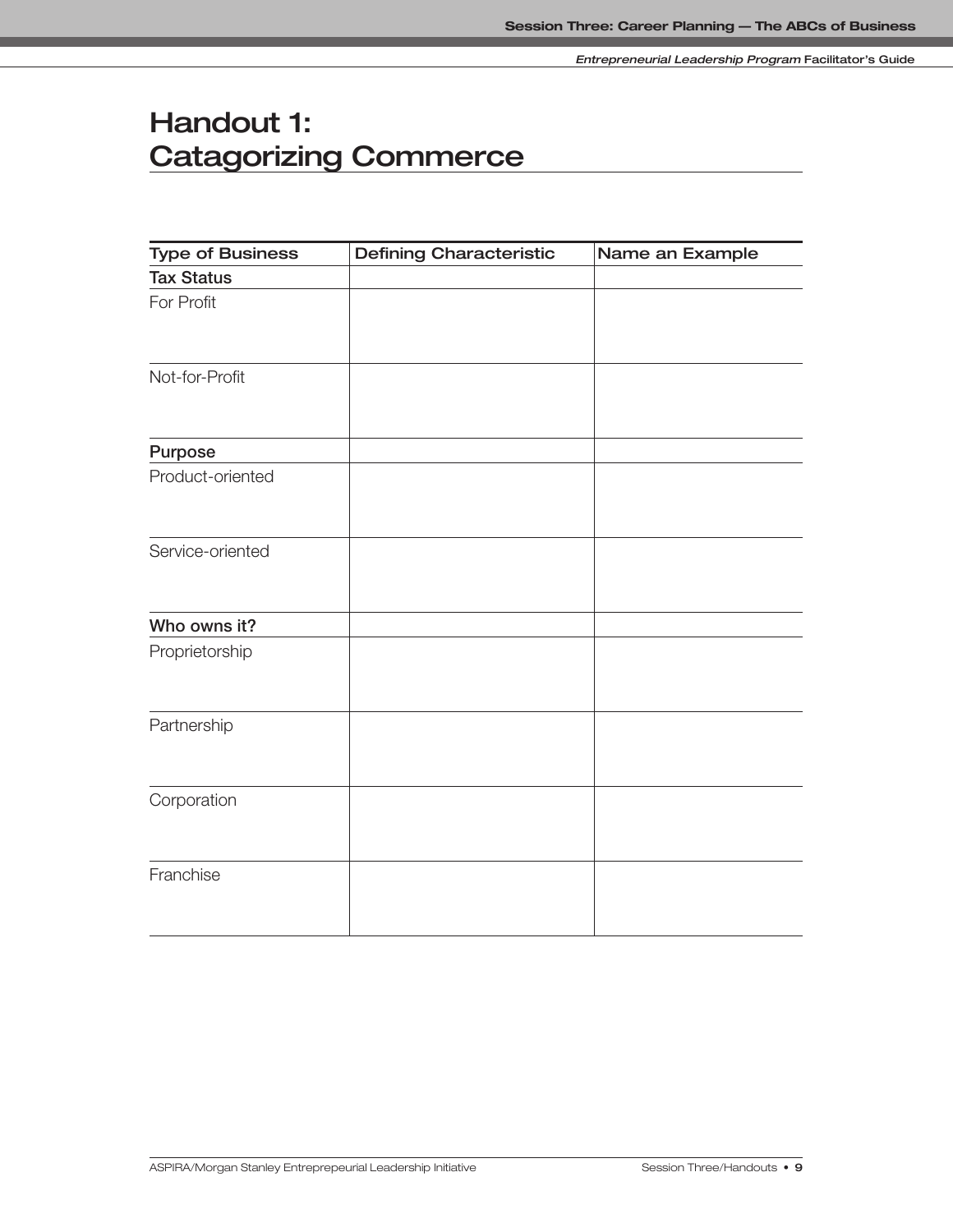| <b>Type of Business</b>            | <b>Defining Characteristic</b> | Name an Example |
|------------------------------------|--------------------------------|-----------------|
| Where is it based?                 |                                |                 |
| Home-based                         |                                |                 |
|                                    |                                |                 |
| Internet-based                     |                                |                 |
| Storefront                         |                                |                 |
|                                    |                                |                 |
| Local                              |                                |                 |
| National                           |                                |                 |
| Multinational                      |                                |                 |
| <b>Size</b>                        |                                |                 |
| Micro Business                     |                                |                 |
| <b>Small Business</b>              |                                |                 |
| Medium or Large<br><b>Business</b> |                                |                 |

Describe your business idea based on these categories:

How will your business start? How will it progress?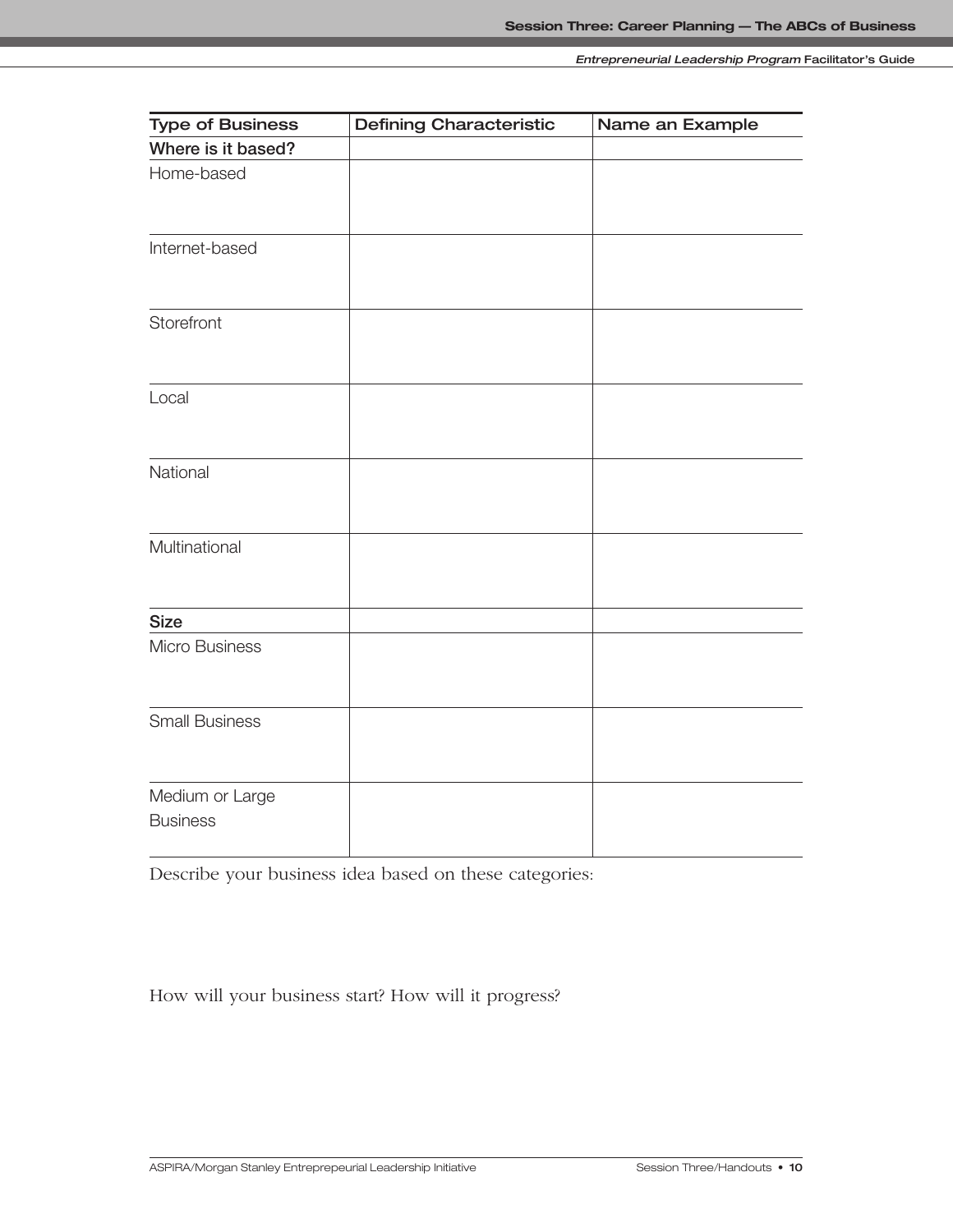# **Handout 2: Career Assessment Quiz**

# **Match each of the following statements with what best applies to you. You can choose as many responses as apply:**

# **\_\_\_\_\_\_\_ 1) I could best summarize my thoughts about homework with the following statement:**

- a) "I can't wait to show my physics study group the best way to solve this problem"
- b) "I just came up with a great opening sentence for my English composition"
- c) "My art class is producing an animated feature and I don't even think about it as homework."
- d) "Leave me alone…I'm online."
- e) "Homework?"

# **\_\_\_\_\_\_\_ 2) The following describes your math abilities:**

- a) I still count with my fingers.
- b) I try to avoid math but I can get by with some extra studying.
- c) I enjoy math and I can see how it applies to other subjects.
- d) I was born for higher math and the CIA is recruiting me to write code, but I can't tell you why.
- e) You owe me money and that's all I need to know.

# **\_\_\_\_\_\_\_ 3) If my Aspira Club decided to put on a play, I would most likely:**

a) Design the set and costumes

- b) Write the hilarious dialogue
- c) Program the special effects sounds
- d) Get the word out to sell as many tickets as possible
- e) Direct it.

## **\_\_\_\_\_\_\_ 4) My favorite extra-curricular activity involves:**

- a) Sports
- b) Volunteering
- c) Leave me alone…I'm online
- d) Socializing
- e) Making that money

# **\_\_\_\_\_\_\_ 5) When I go to college, I'll most likely major in:**

- a) Social sciences(anthropology, history, cultural studies…no, this does not mean partying)
- b) Math, physics, engineering or computer science
- c) English or another language
- d) Business
- e) Are you crazy? I'll choose my major at the last minute possible.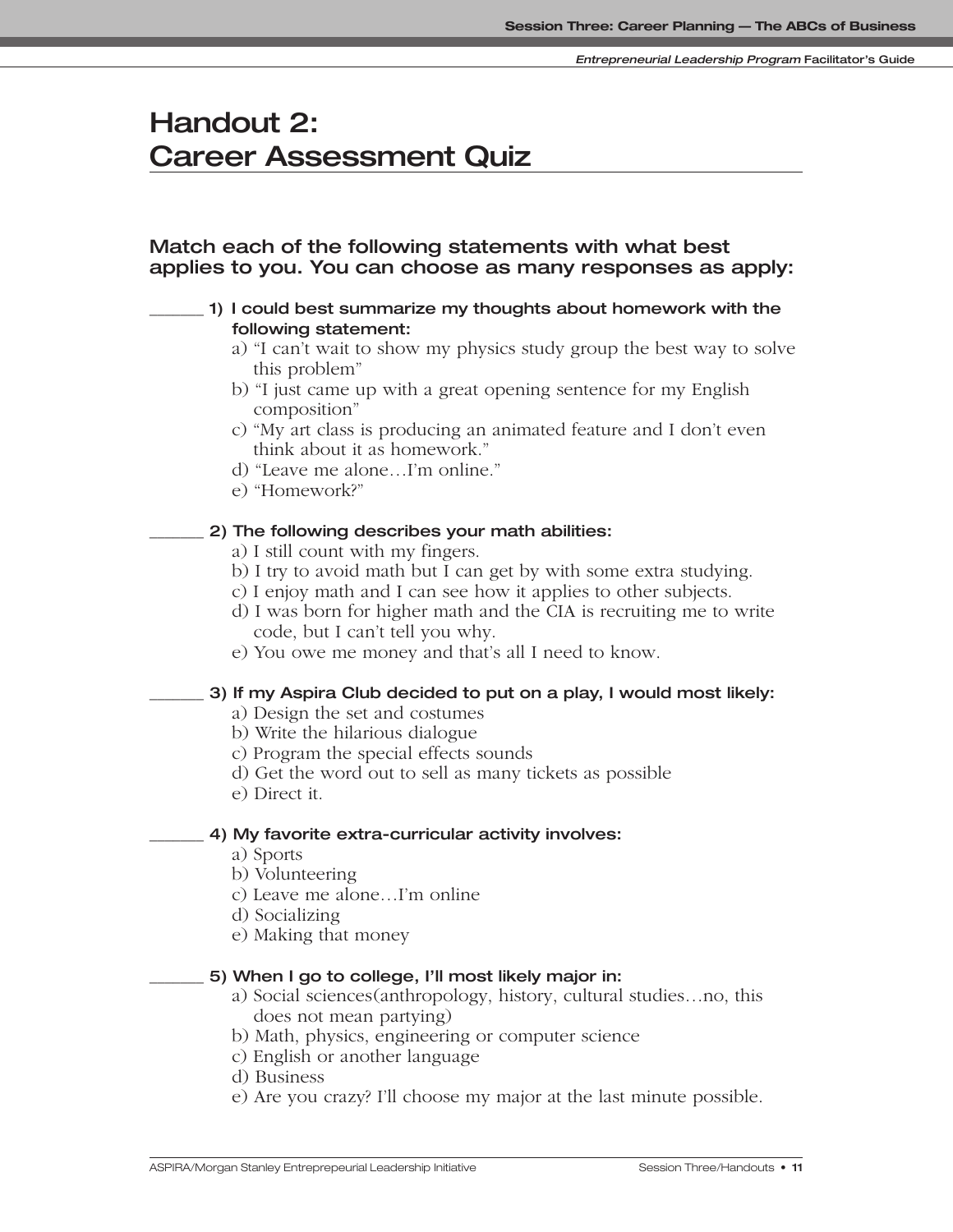# **Handout 3: Career Assessment Advice**

**Match each of the following statements with what best applies to you. You can choose as many responses as apply:**

- **1) I could best summarize my thoughts about homework with the following statement:**
	- a) *"I can't wait to show my physics study group the best way to solve this problem"* If you like physics, you are probably gifted in math and engineering as well. You can break down complex problems and easily work out a solution. You may also enjoy working on teams and showing others how to reach the solution. Consider a career in finance or information technology. You could also work as an engineer or solve "people problems" as a human resources officer.
	- b) *"I just came up with a great opening sentence for my English composition"* You are a strong writer. While you may not think that you naturally fit in the business world, every type of organization needs someone who can communicate the company's message or mission statement. Consider working in marketing or communications.
	- c) *"My art class is producing an animated feature and I don't even think about it as homework."* You are a creative genius. The business world may seem stifling to you, but remember that creative people solve problems and sell products. Almost every business area can benefit from your skills, but you may most enjoy marketing (developing ad campaigns) and creative design (developing a company website, brochures or products).
	- d) *"Leave me alone…I'm online."* If you enjoy developing web sites, you are an information technology god, which would lead you to join a company's IT department. You may also enjoy the systems and organization that surrounds the Internet. Accounting may be an excellent career choice, especially if you prefer to work independently.
	- e) *"Homework?"* Some might call you lazy, rebellious or disorganized. Others might call you an entrepreneur. It's easy to find many examples of poor students who go on to find massive success in business. Just make sure you're looking for your true path and not just the TV remote.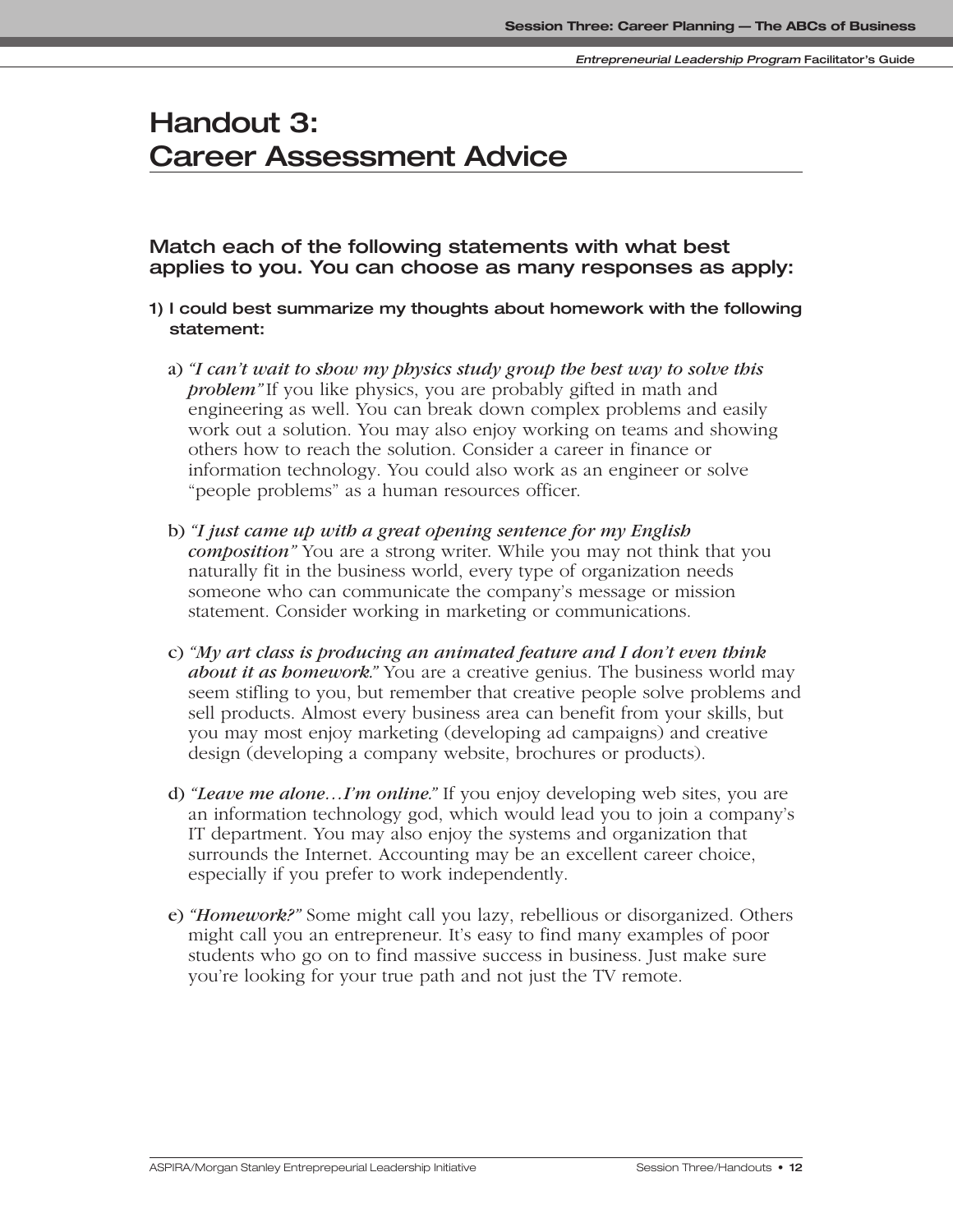#### **2) The following describes your math abilities:**

- a) *I still count with my fingers.* If you answered A or B, you may not be bound for a career in finance or the programming side of information technology. However, the truth is that most professionals don't use pure math on a day-to-day basis. It's a good idea to work at it so at least you understand what your accountant is talking about. Consider a career in the creative department, communications, human resources or marketing.
- b) *I try to avoid math but I can get by with some extra studying.* See answer A.
- c) *I enjoy math and I can see how it applies to other subjects.* Great! Many areas of the company will benefit from an analytical mind. Remember that making money all boils down to being able to keep track of it. Consider a career in finance or accounting, or working to develop new systems in IT.
- d) *I was born for higher math and the CIA is recruiting me to write code…but I can't tell you why.* Students who are math geniuses will be hired specifically for these skills. You may end up designing cutting edge technologies or solving complex financing problems. A career in engineering will put you on the path to a stable career in many industries.
- e) *You owe me money and that's all I need to know.* You clearly see the practical aspects of math. You will always remember the most important aspect of running a company: keeping your eye on the bottom line. Just make sure you understand enough about financial matters to make good decisions.

#### **3) If my Aspira Club decided to put on a play, I would most likely:**

- a) *Design the set and costumes.* Careers this response points to: creative design department; web design for IT; creative design for marketing; and, if you really enjoyed designing and building the set's structure: engineering.
- b) *Write the hilarious dialogue.* Career this points to: Communications.
- c) *Program the special effects sounds***.** Career this points to: Information technology.
- d) *Get the word out to sell as many tickets as possible.* Career this points to: Marketing
- e) *Direct it.* Careers this points to: Management (oversee everyone else) and human resources.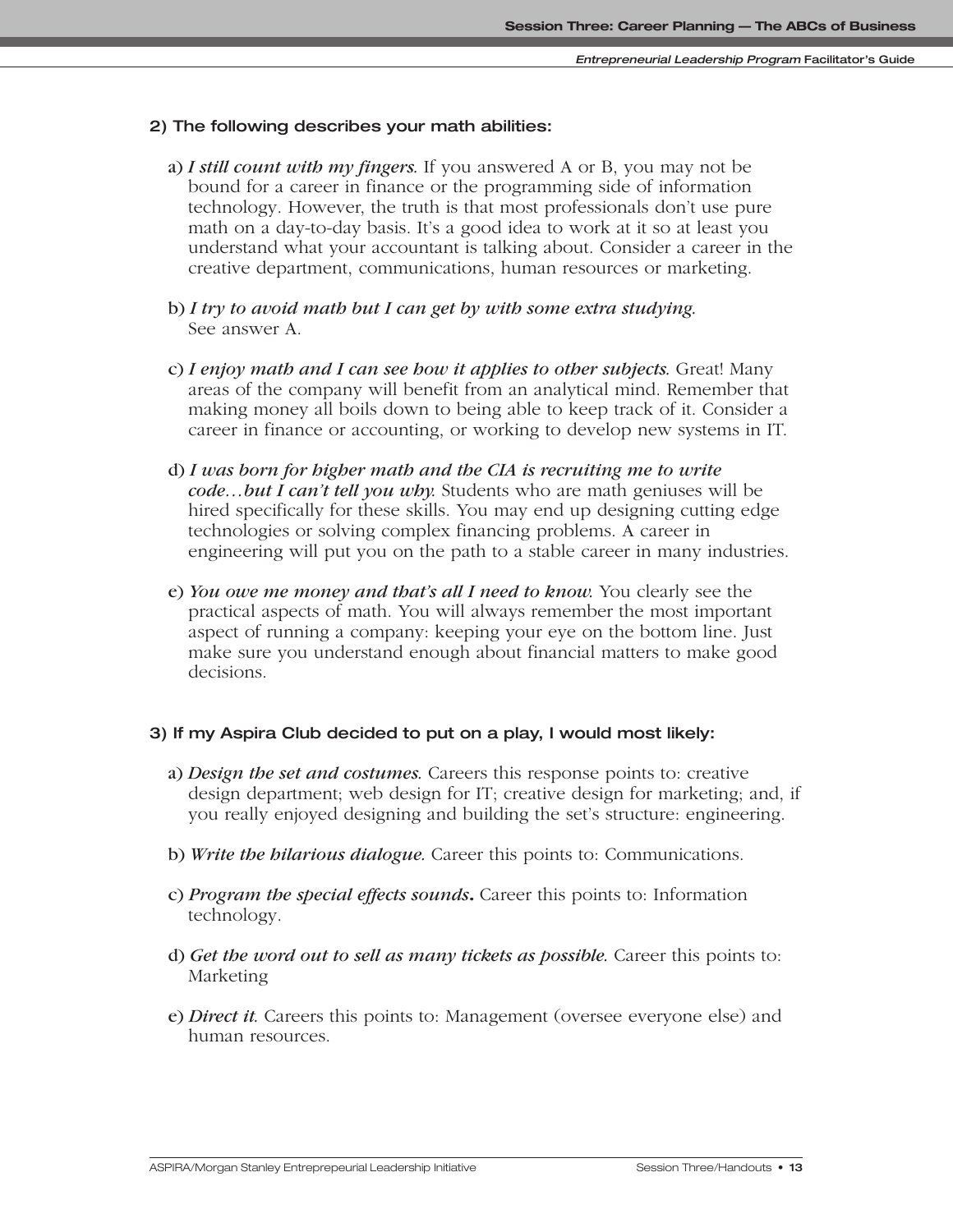#### **3) My favorite extra-curricular activity involves:**

- a) *Sports.*What this says about you: You're a team player and you will do what it takes to get the job done. You know how to succeed through playing by the rules. You have energy and endurance. You will be successful in any field of business.
- b) *Volunteering.* What this says about you: You feel the need to make a difference and have a positive impact on your community. You care more about changing lives than making money. You may benefit from a career at a non-profit or by making sure your business has a community focus.
- c) *Leave me alone…I'm online.*What this says about you: You have a curious mind and love having access to a world of information. You may love to work with systems and technology, which makes you a great candidate for a career in engineering, accounting or IT. You may also want to explore a career as a researcher.
- d) *Socializing.*What this says about you: You have the ability to get along with many different types of people. If you always seem to be the center of activity, think about a career in management. You are also a natural for human resources, where you will help hire and administer the needs of your company's employees.
- e) *Making that money.*What this says about you: The desire to turn a profit is fundamental to running a successful business. You may be a prime candidate for finance or for upper management. Just remember that sometimes you have to put people and ethics ahead of making money.

#### **3) When I go to college, I'll most likely major in:**

- a) *Social sciences (anthropology, government, history, cultural studies…no, this does not mean partying) —* The strong communication skills you will develop in this area will make you an asset to any type of business. Government majors with a passion for politics may want to work in the Government Relations department or lobby on behalf of their business. If you love researching a topic, you will find that many organizations employ teams to perform cutting-edge research. If you are truly passionate about people, you may want to consider working in human resources.
- b) *Math, physics, engineering or computer science* Your strong analytical skills mean that you will be sought after to work in a company's finance or IT departments. You may also work in pure engineering, designing products like databases, software and machinery.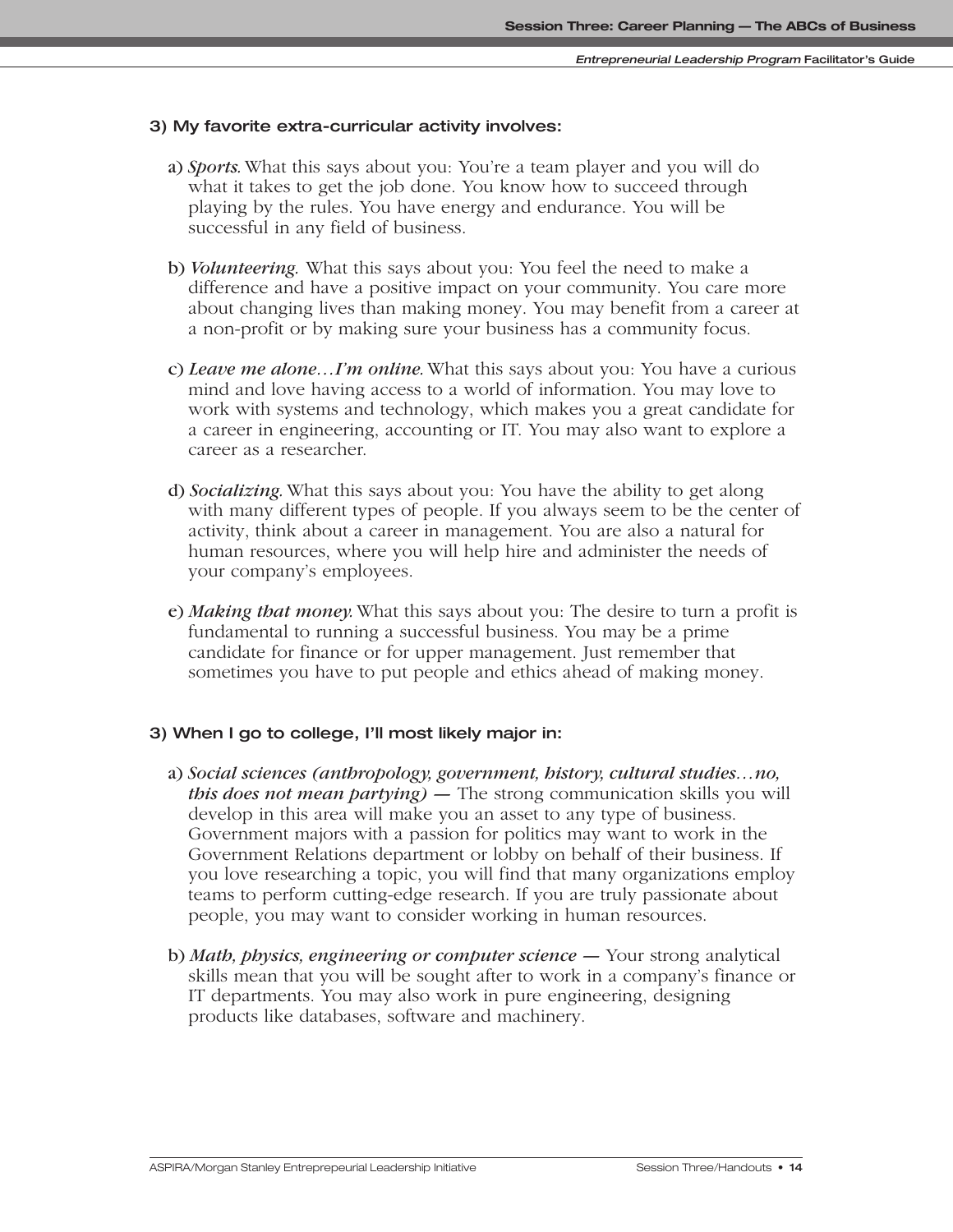- c) *English or a foreign language* Your passion for communicating will lead you to work in writing-intensive positions. You may develop the content for a company website or produce studies and reports. Remember that it is you who will interpret what the math majors want to tell the rest of the world. Foreign language skills are especially valuable at multinational corporations or at companies who do business abroad, and can help your company or organizations reach people in the US whose first language is not English.
- d) *Business* Business majors have the advantage of knowing from the beginning where they want to end up. Many companies respect that and hire business majors before they have even graduated. You will already be developing the practical skills, in accounting, marketing and finance, that you will use in your career.
- e) *Are you crazy? I'll choose my major at the last minute possible.* If you can't imagine choosing a major before you sample what your university has to offer, don't worry. Your thoughtful nature will be rewarded throughout your career, and your natural sense of curiosity will make sure you eventually choose the best path for you. And if none of the majors seem to fit your inclinations, you may end up creating your own. In case you wondered, you may be headed toward entrepreneurship.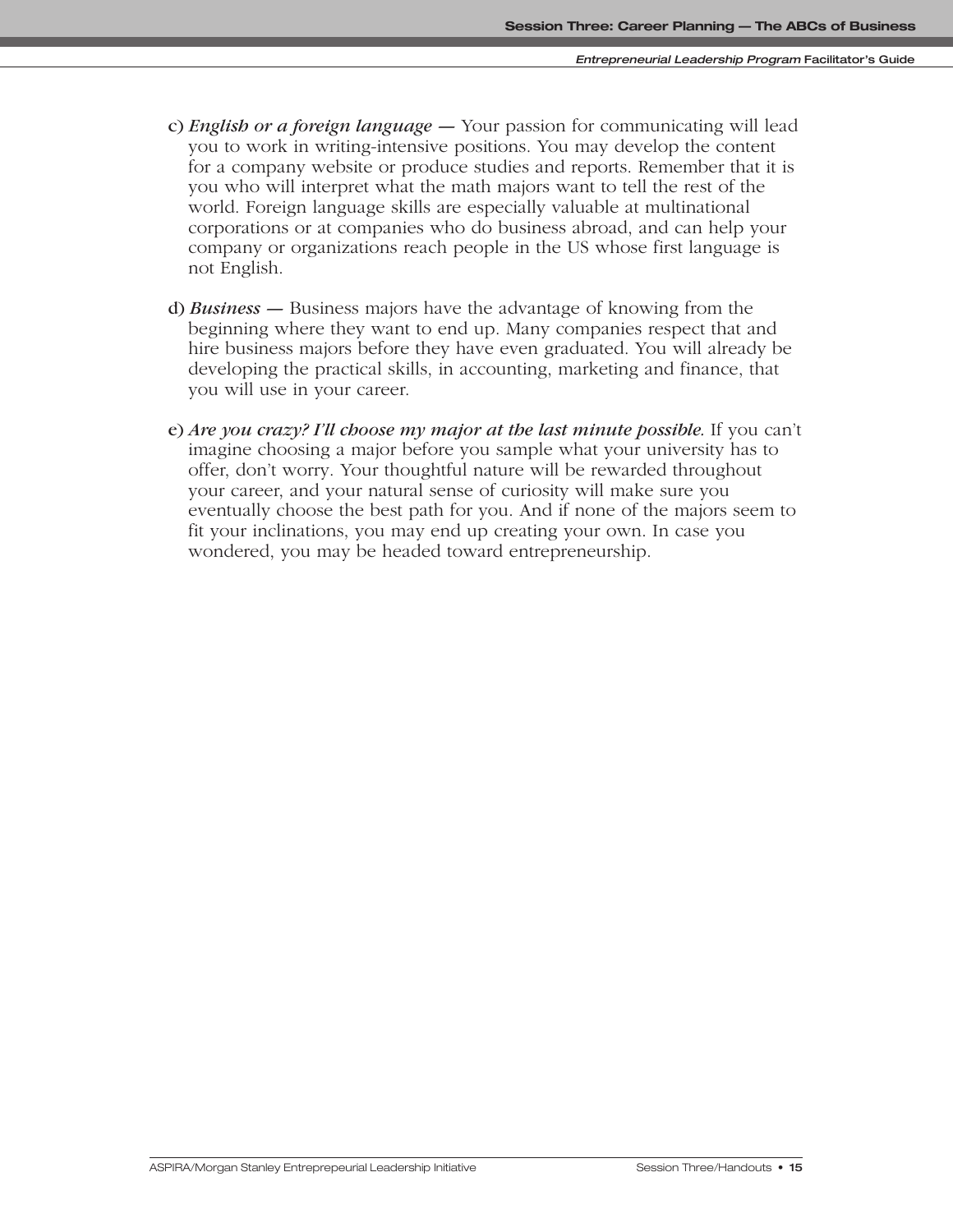# **Handout 5: Exercise: The Job Search**

# **(Match each Job Announcement with the correct response from the list of fields)**

**Accounting / Administration / Advertising / Analysis / Communications / Consulting / Customer Service / Engineering / Finance / Human Resources / Information Technology / Management / Operations / Research / Web Design**

## **Job Description 1: \_\_\_\_\_\_\_\_\_\_\_\_\_\_\_\_\_\_\_\_\_\_\_\_\_\_\_**

Study how businesses track their income and assets over time. Engage in a wide variety of activities besides preparing financial statements and recording business transactions including computing costs and efficiency gains from new technologies, participating in strategies for mergers and acquisitions, quality management, developing and using information systems to track financial performance, tax strategy, and health care benefits management.

#### **Job Description 2: \_\_\_\_\_\_\_\_\_\_\_\_\_\_\_\_\_\_\_\_\_\_\_\_\_\_\_**

Think, analyze, brainstorm, cajole and challenge good organizations to become even better by adopting new ideas. Step into ambiguous, sometimes hostile situations and sense what changes need to be made. Be driven by ideas and a strong desire to have a positive impact on clients.

## **Job Description 3: \_\_\_\_\_\_\_\_\_\_\_\_\_\_\_\_\_\_\_\_\_\_\_\_\_\_\_**

Do you like to look behind the numbers? Do you like to analyze market trends? Do you get an adrenaline rush when a stock takes off? Help our company find money to run the business, grow the business, make acquisitions, plan for it's financial future and manage any cash on hand. Responsibility comes fast and your problem-solving skills will get put to work quickly.

#### **Job Description 4: \_\_\_\_\_\_\_\_\_\_\_\_\_\_\_\_\_\_\_\_\_\_\_\_\_\_\_**

Ever want to improve the way ads run on TV? Or the radio, the 'net or on billboards? How about helping manage the rollout of new products and working to improve the perception of those products by the media? The core activity is to take a product whether it be **Snapple** or **Caterpillar** heavy machinery and construct promotional campaigns that get people excited about the product.